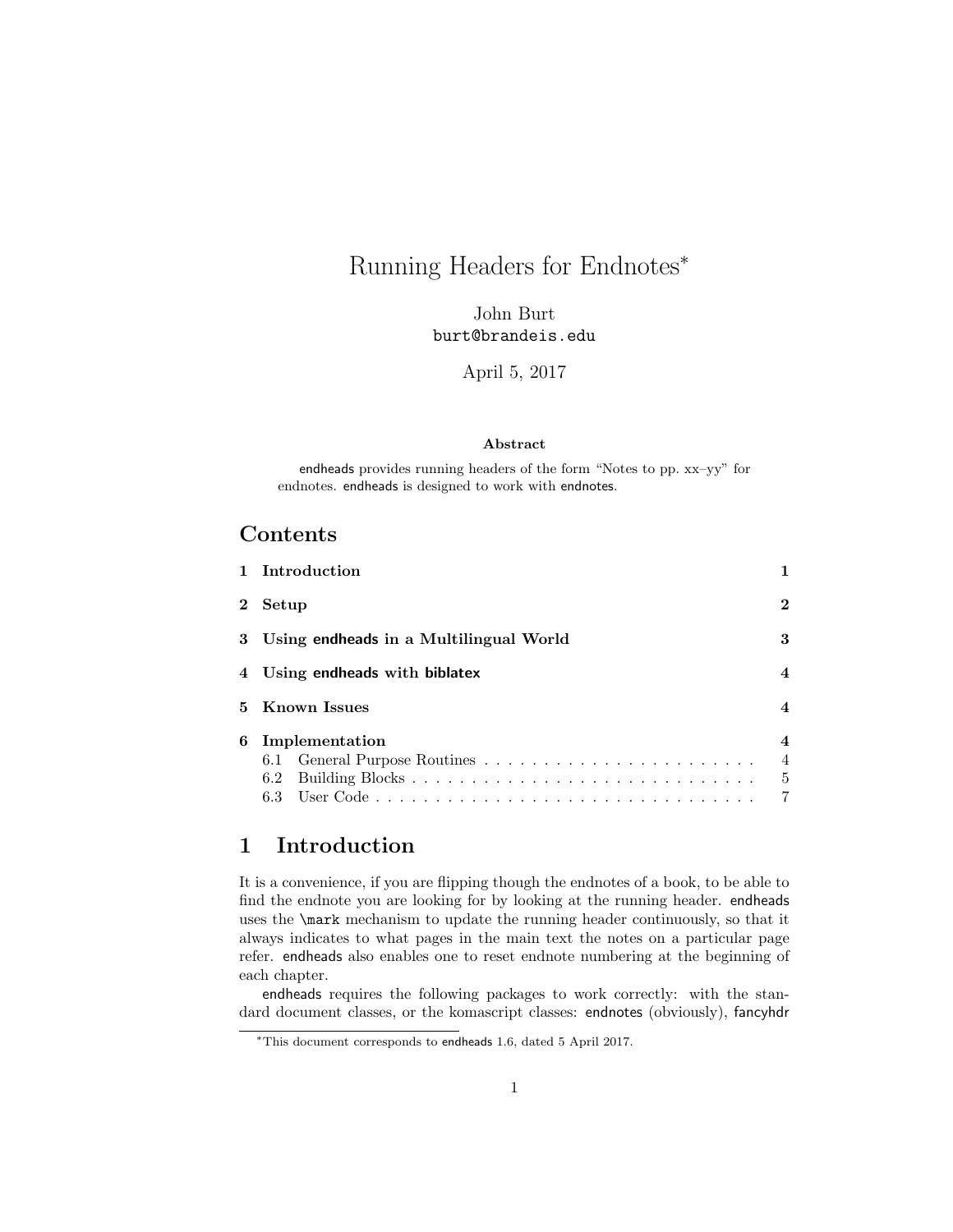(also obviously), ifthen (for comparing page numbers), needspace (to prevent widowed chapter titles in notes sections when resetting notes by chapter using either \notesbychapter or \resetendnotes), and titleref (to send the chapter titles to the notes section).

With memoir class, endheads requires fewer packages, since many of the package functions are built into memoir and some, fancyhdr most especially, conflict with it. Minimally, you will need endnotes and ifthen. You might wish to call memoir with the oldfontcommands option.

### 2 Setup

\setupendnoteheaders This is the only macro you need to call to use this package. If you use \setupendnoteheaders you should remember to start your endnotes on a new page. \setupendnoteheaders sets the first page of the notes section to the empty pagestyle, since you normally don't have running headers on the first page of a section. And it changes the pagestyle for subsequent pages to have a running header of the form "Notes to pages xx–yy." This header will appear in the center of each header. Then it modifies the \endnote command, having it increment a counter that keeps track of all the endnotes (even if you are resetting the number by chapter), and defines a label for that note. Finally, it writes on the external file for the endnotes a command to set the \mark for that page of the endnotes using a \pageref to the label it has just defined. endheads creates a label and a pageref for every note.

\notesbychapter \notesbychapter resets the note counter every time you issue a \chapter command, and it puts a centered line reading "Chapter  $\langle chapter number \rangle$   $\langle chapter$  $title$ , in the notes at that point. If you want only the chapter number, not its title, issue \titleinnotesfalse in your preamble. Please note that with the standard classes endheads modifies **\@chapter**, adding a few lines on to the end of the command. If some other package does the same, you may need to reconcile them. With memoir class, \chapter is modified only if \notesbychapter is issued.

\setstyleforchapternotebegin \setstyleforchapternotebegin and \setstyleforchapternoteend al- \setstyleforchapternoteend lows you to customize the appearance of the line that separates chapters in the endnotes. If, for instance, rather having a centered line in the small font size, you want a flushleft line in the large fontsize, issue \setstyleforchapternotebegin{\begin{flushleft}\large} and \setstyleforchapternoteend{\end{flushleft}} in your preamble. To set these lines in italic or bold, issue \setstyleforchapternotebegin{\em} or \setstyleforchapternotebegin{\bf} in your preamble. (It's safe, indeed required, to use the old style font commands here, since the chapter title line in the notes is confined to a group, which restricts the scope of the font style command to the line. If you are using memoir class, you should use the oldfontcommands option if you plan on issuing \setstyleforchatpernotebegin and \setstyleforchapternoteend.) Remember that if you open an environment with \setstyleforchapternotebegin you must close it in \setstyleforchapternoteend. So, for instance, if you wish the chapter

2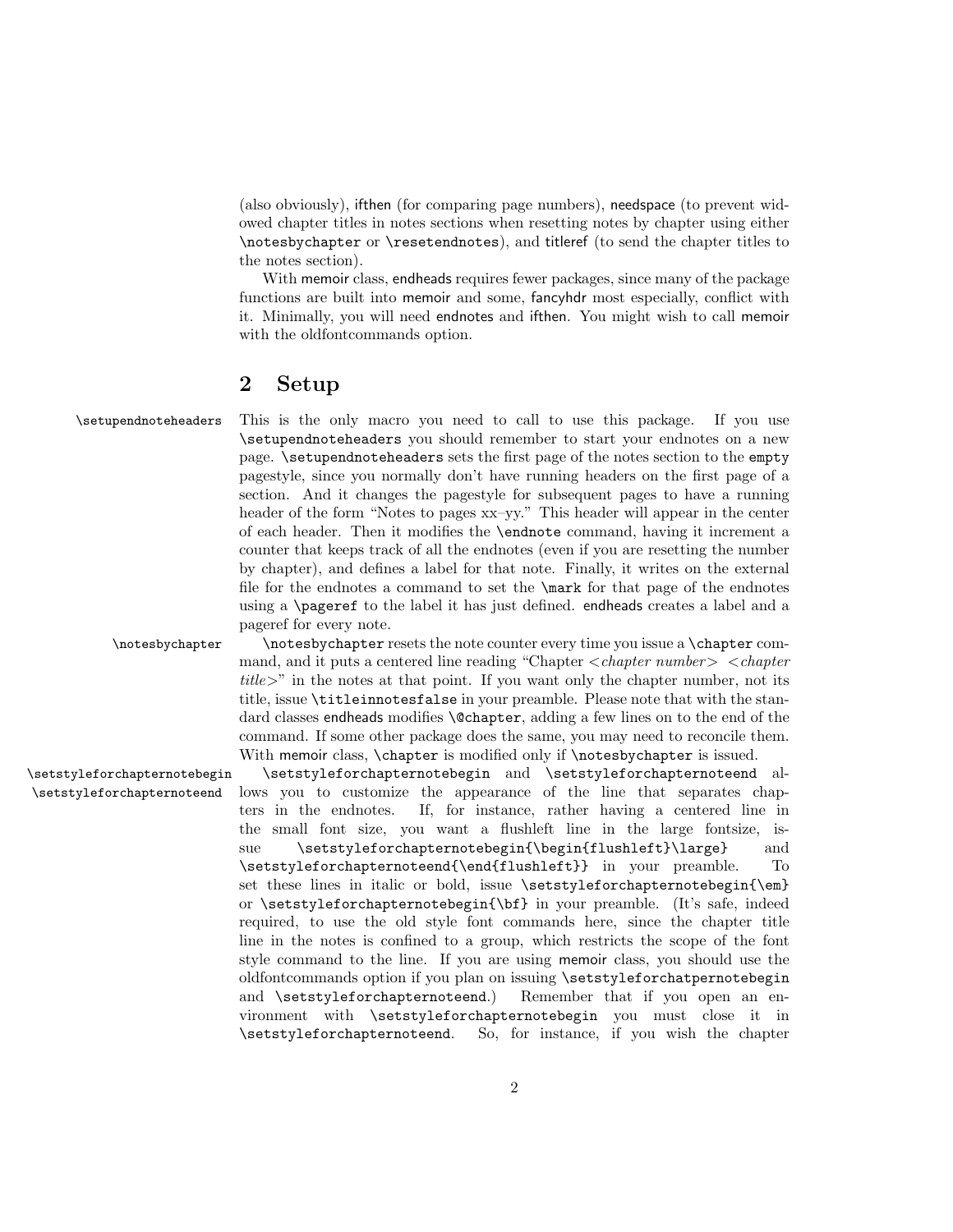line to be set flushleft, in boldface, in normal font size, you would issue \setstyleforchapternotebegin{\begin{flushleft}\begin{bf}\normalsize} and \setstyleforchapternoteend{\end{bf}\end{flushleft}} in your preamble.

\resetendnotes Conceivably you might wish to do what \notesbychapter does for each chapter individually. For instance, there may be a chapter without endnotes, in which case \notesbychapter would issue the centered line for that chapter, but no notes would follow, which is ugly. Also, since the Bibliography is, as far as L<sup>A</sup>T<sub>E</sub>X is concerned, a chapter, you must use \resetendnotes before each chapter rather issuing \notesbychapter in the preamble if you have a bibliography, or odd results will follow.

## 3 Using endheads in a Multilingual World

By default, endheads uses English language running headers. As of version 1.2 these are easily changed.

#### \changenotesname To change the name for the endnote section for notes (the default is Notes),

fault "Notes to") issue \changenotesheader{your version}. \changenotescontentsname To change the name for the notes in the table of contents ( by default "Notes") issue \changenotescontentsname{your version}.

issue \changenotesname{your version}. To change the running header (by de-

\notesincontents If you do not wish to include a line for the endnotes in the table of contents, issue \notesincontentsonfalse (This is the default). To include a line for the endnotes in the table of contents, issue \notesincontents or (toggling the boolean) \notesincontentsontrue. If you wish to rethink how to present the notes in the table of contents, include an \addtocontents line just before you issue \theendnotes, the command which will read all of your endnotes into your document at that point. For instance, I set the word "Notes" in the table of contents flush with the left margin, just where the numbers in the preceding chapters are. You might, however, wish to indent that word just a bit, so that it will be flush with the chapter titles above, rather than with the chapter numbers. If you wish to do this, just before issuing \theendnotes, issue \addcontentsline{toc}{chapter}{\protect\numberline{} \the\notescontentsname}.

\changesinglepageabbrev Running headers refer to single pages with the English abbrevi- \changemultiplepageabbrev ation "p." and to multiple pages with the English abbreviation "pp." To change these issue \changesinglepageabbrev{new abbrev} or \changemultiplepageabbrev{new abbrev} respectively. The ultimate outcome is to translate a header of the form "Notes to pp. xx-yy" to the form appropriate for your language.

\changechapternotesline If you are using \resetendnotes or \setnotesbychapter you may also want to change the text of the line those commands add to the endnotes so as to use some other word than "Chapter." To change this, issue \changechapternotesline{your version}.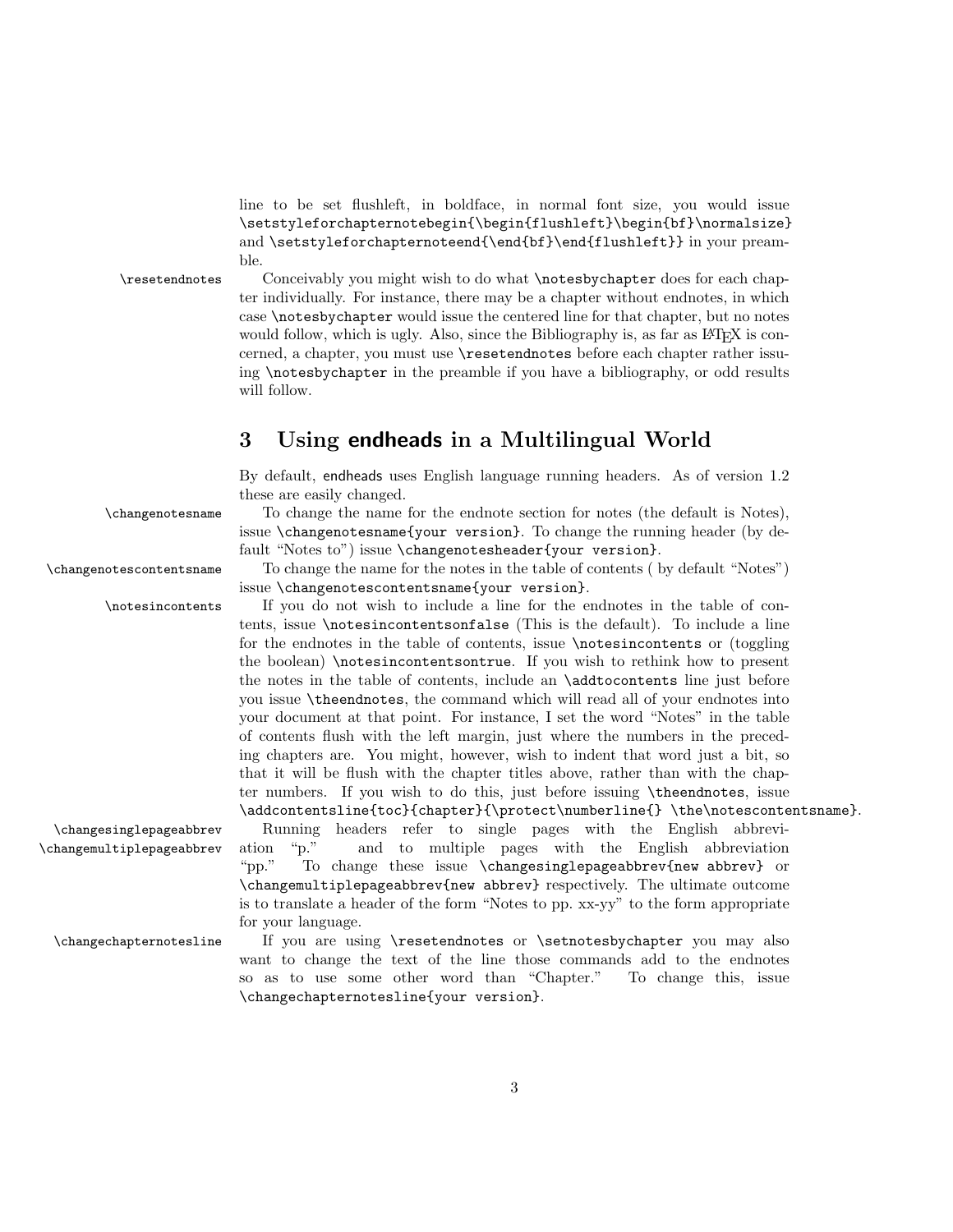### 4 Using endheads with biblatex

If you use biblatex you might get an error message that reads "Package biblatex Error: Patching 'endnotes' package failed." What is happening here is that biblatex and endheads are both trying to modify the \theendnotes command from endnotes. If endheads goes first, biblatex can't find the portion of the command it is trying to modify. Now biblatex redefines \theendnotes at \begin{document}, and endheads redefines \theendnotes when \setupendnoteheaders is issued, so issue \setupdendnoteheaders after \begin{document} and everything should be OK.

### 5 Known Issues

The running headers in endheads will only work correctly if all endnotes are issued on pages with arabic numbering. Endnotes issued on pages with roman numbering will break endheads, because the calculations required to update the headers require arabic numbers.

Normally if you are using \footnote in the body of the text you can issue \let\footnote=\endnote to get endnotes with endnote. This will break endheads, however, (the running headers will all have your final chapter title, not the proper page numbers) so all of your endnotes must be made with \endnote.

### 6 Implementation

### 6.1 General Purpose Routines

Essentially these routines are code posted by Heiko Oberdiek to comp.text.tex. If you set a counter from a \pageref, that \pageref is undefined on the first run, and TEX will not only complain about the undefined reference, but give a "missing number" error if you try to do anything with that reference, such as compare one page number to another. These commands enable one to use the \pageref without generating the missing number error on the first run.

```
1 \providecommand*{\ifrefundefined}[1]{%
2 \expandafter\ifx\csname r@#1\endcsname\relax
3 \expandafter\@firstoftwo
4 \else
5 \expandafter\@secondoftwo
6 \fi
7 }
8 \providecommand*{\@extract@ref}[2]{%
9 \expandafter\expandafter\expandafter#1\csname
10 r@#2\endcsname{}{}\@nil
11 }
12
13 \providecommand*{\@extractref}{%
14 \@extract@ref\@car
```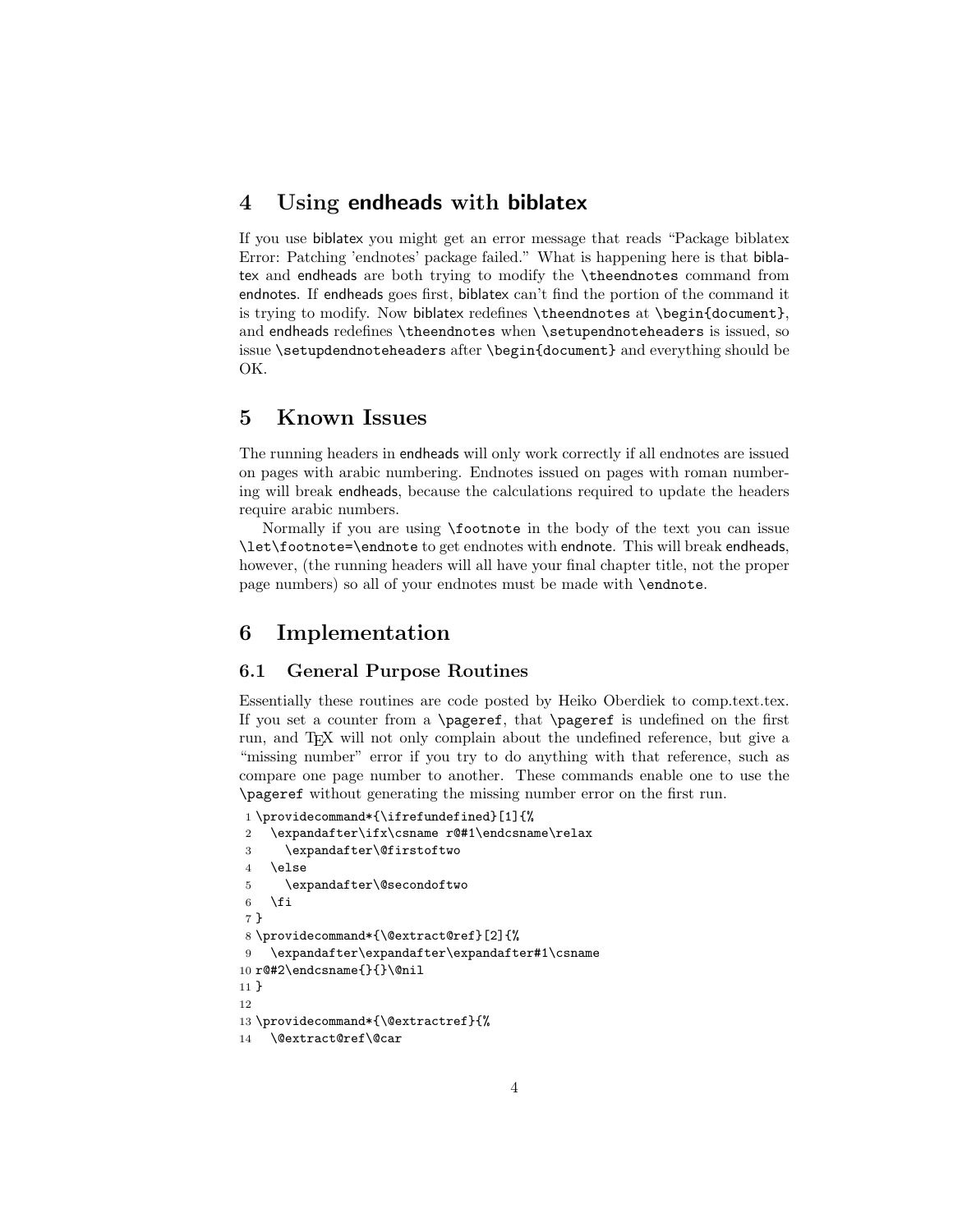```
15 }
16
17 \providecommand*{\@extractpageref}{%
18 \@extract@ref\@secondcar
19 }
20
21 \long\def\@secondcar#1#2#3\@nil{#2}
22
23 \providecommand*{\setcounterfromref}[2]{%
24 \ifrefundefined{#2}{%
25 \protect\G@refundefinedtrue
26 \@latex@warning{Reference '#2' on page \thepage \space
27 undefined}%
28 \setcounter{#1}{0}%
29 }{%
30 \setcounter{#1}{\@extractref{#2}}%
31 }%
32 }
33 \providecommand*{\setcounterfrompageref}[2]{%
34 \ifrefundefined{#2}{%
35 \protect\G@refundefinedtrue
36 \@latex@warning{Reference '#2' on page \thepage \space
37 undefined}%
38 \setcounter{#1}{0}%
39 }{%
40 \setcounter{#1}{\@extractpageref{#2}}%
41 }%
42 }
43 \long\def\appendtomacro#1#2{%
44 \begingroup
45 \toks@\expandafter{#1#2}%
46 \xdef#1{\the\toks@}%
47 \endgroup}
```
### 6.2 Building Blocks

First, define some counters:

```
48 \newcounter{allendnotes}
49 \setcounter{allendnotes}{1}
50 \newcounter{notepageholder}
```

```
\mymarks A command to set the marks. This will be called by the page style.
          51 \newtoks{\singlepageabbrev}
```

```
52 \singlepageabbrev={p.}
```

```
53 \newcommand{\changesinglepageabbrev}[1]{\singlepageabbrev={#1}}
```

```
54 \newtoks{\multiplepageabbrev}
```

```
55 \newcommand{\changemultiplepageabbrev}[1]{\multiplepageabbrev={#1}}
```

```
56 \multiplepageabbrev{pp.}
```

```
57 \@ifclassloaded{memoir}{\newcommand{\mymarks}{%
```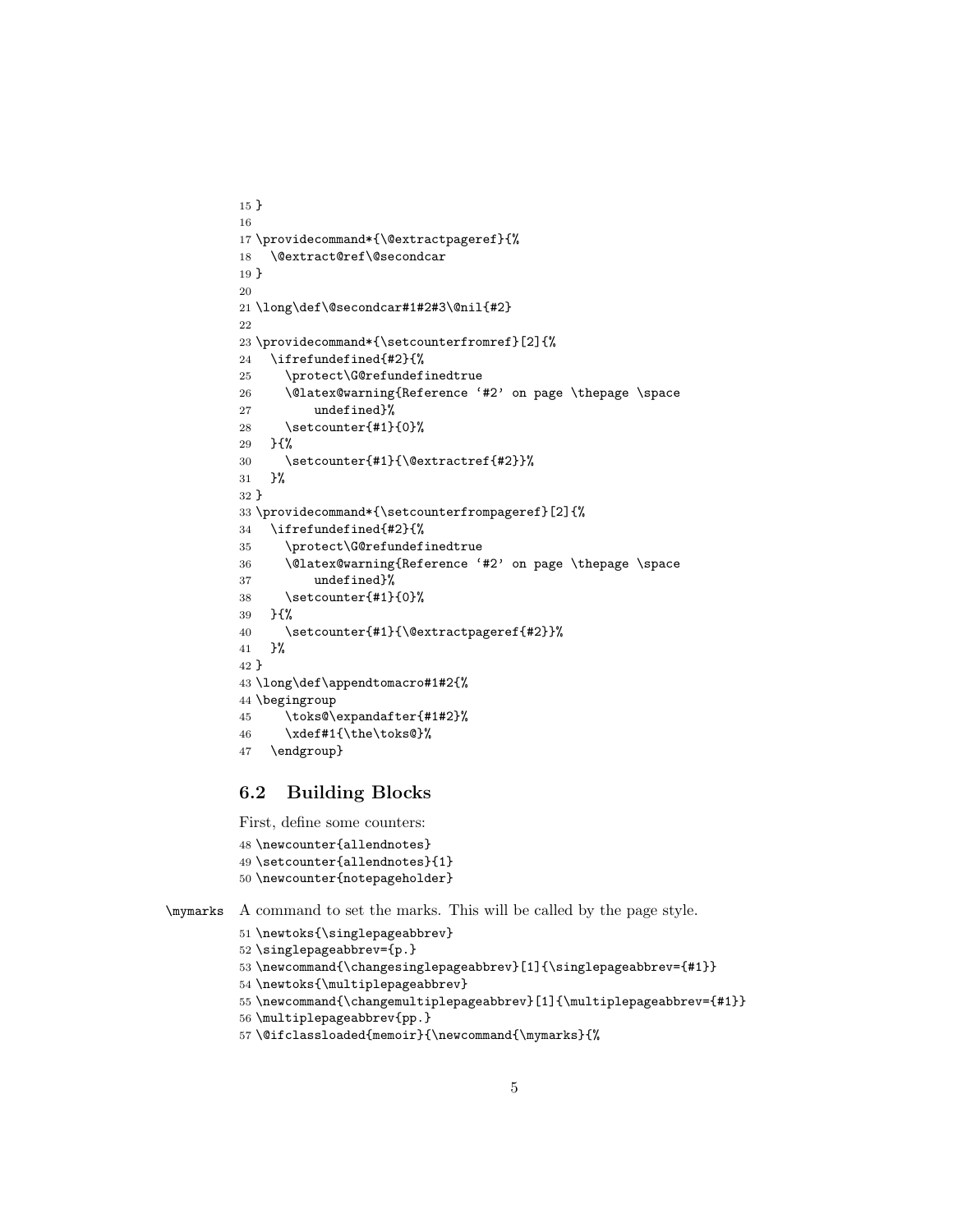```
58 \ifthenelse{\equal{\rightmark}{\leftmark}}%
                    59 {\unskip ~\the\singlepageabbrev~\rightmark}% if equal
                    60 {\unskip ~\the\multiplepageabbrev~\rightmark--\leftmark}}%if not equal
                    61 }
                    62 {\newcommand{\mymarks}{%
                    63 \ifthenelse{\equal{\firstmark}{\botmark}}%
                    64 {\unskip ~\the\singlepageabbrev~\firstmark}% if equal
                    65 {\unskip ~\the\multiplepageabbrev~\firstmark--\botmark}}%if not equal
                    66 }
\endnotespagestyle A command to set the page style in fancyhdr. You might want to change some
                    aspects of this, such as where to put the page number, to make it consistent with
                    the rest of your document.
                    67
                    68 \newtoks{\endnotesname}
                    69 \endnotesname={Notes}
                    70 \newcommand{\changenotesname}[1]{\def\notesname{#1}}
                    71 \newtoks{\notesheadername}
                    72 \notesheadername={Notes to}
                    73 \newcommand{\changenotesheader}[1]{\notesheadername={#1}}
                    74 \newtoks{\notescontentsname}
                    75 \notescontentsname={Notes}
                    76 \newcommand{\changenotescontentsname}[1]{\notescontentsname={#1}}
                    77 \newtoks{\chapternoteslinename}
                    78 \chapternoteslinename={Chapter}
                    79 \newcommand{\changechapternotesline}[1]{\chapternoteslinename={#1}}
                    80 \@ifclassloaded{memoir}{
                    81 \makepagestyle{endnotesstyle}
                    82 \makeevenhead{endnotesstyle}{{\small\textrm{\thepage}}}{{\small{\em \the\notesheadername~\mymar
                    83 \makeoddhead{endnotesstyle}{}{{\small{\em \the\notesheadername~\mymarks}}}{{\small\textrm{\thep
                    84 \makeevenfoot{endnotesstyle}{}{}{}
                    85 \makeoddfoot{endnotesstyle}{}{}{}
                    86 }{
                    87 \fancypagestyle{endnotesstyle}{%
                    88 \fancyhf{}
                    89\fancyhead[CO]{{\small{\em \the\notesheadername~\mymarks}}}
                    90 \fancyhead[CE]{{\small{\em \the\notesheadername~\mymarks}}}
                    91 \renewcommand{\headrulewidth}{0pt}
                    92 \renewcommand{\footrulewidth}{0pt}
                    93 \fancyhead[RO,LE]{{\small\textrm{\thepage}}}
                    94 }
                    95 }
                    96
\checknoteheaders This macro sets the counter notepageholder to the value given by the pageref of
```
the note that is being output. All that strange business with \string is there because I want to use the \immediate\write mechanism to control what gets expanded and what doesn't get expanded on the external file for the endnotes, \jobname.ent. Everything except the actual number of the endnote is written to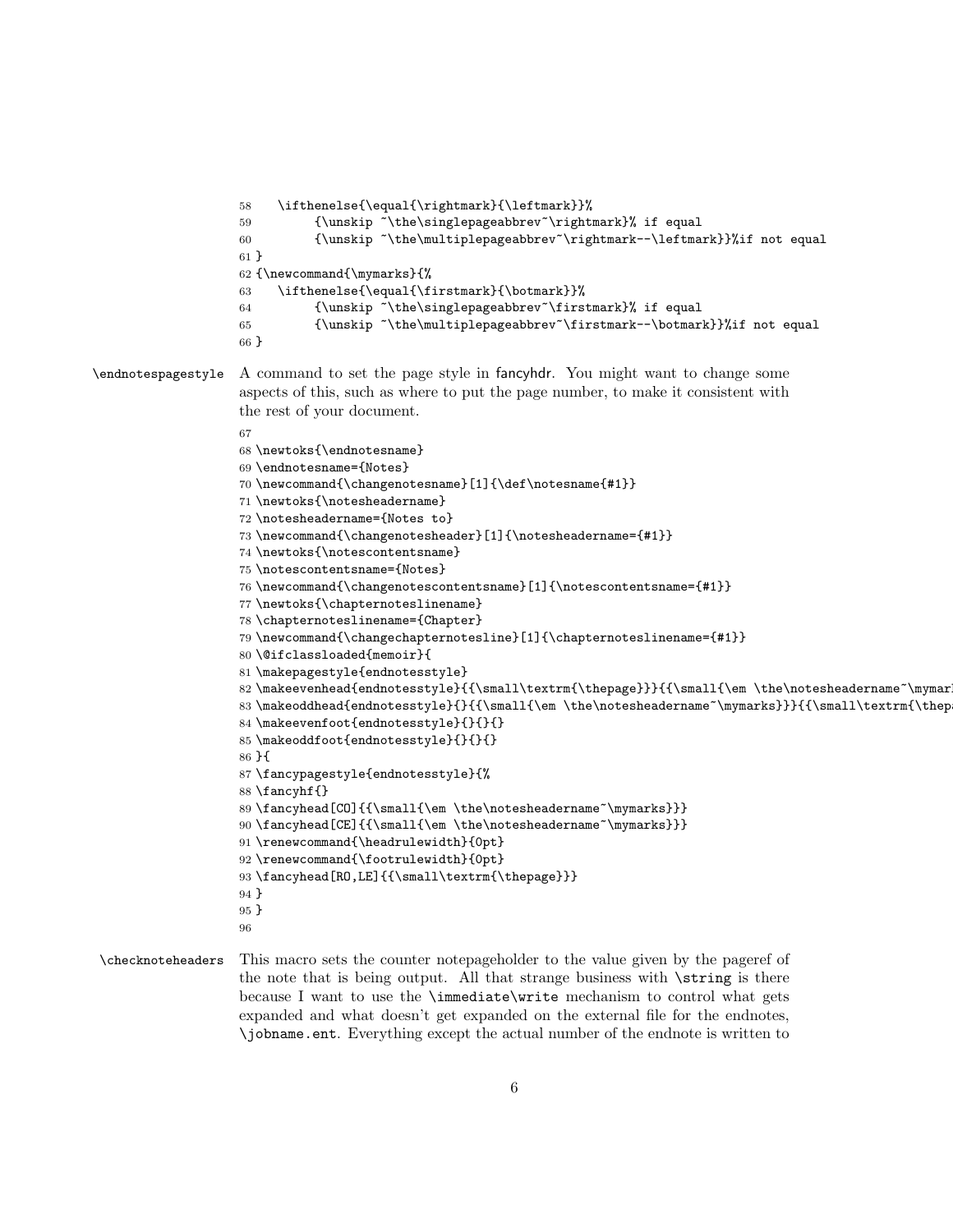the external file as unexpanded tokens. When, after you call \theendnotes, you read in the external file for the endnotes, \jobname.ent, all these tokens become a command to set the \mark.

```
97 \@ifclassloaded{memoir}{\newcommand{\checknoteheaders}{%
98 \string\setcounterfrompageref\string{notepageholder\string}%
99 \string{notl\theallendnotes\string}%
100 \string\markboth\string{\string\thenotepageholder\string}\string{\string\thenotepageholder\string}%
101 }
102 }{\newcommand{\checknoteheaders}{%
103 \string\setcounterfrompageref\string{notepageholder\string}%
104 \string{notl\theallendnotes\string}%
105 \string\mark\string{\string\thenotepageholder\string}%
106 }
107 }
108
```
6.3 User Code

```
\notesincontents
```

```
109 \newif\ifnotesincontentson \notesincontentsonfalse
                     110 \newcommand{\notesincontents}{\notesincontentsontrue}
\setupendnoteheaders \setupendnoteheaders turns on processing of running headers, and adds two
                      lines to the definition of \endnote
                     111 \newif\ifendnoteheaderson \endnoteheadersonfalse
                     112 \newcommand{\setupendnoteheaders}{%
                     113 \endnoteheadersontrue
                     114 \if@enotesopen \else \@openenotes \fi
                     115 \immediate\write\@enotes{%
                     116 \string\thispagestyle\string{empty\string}
                     117 \string\pagestyle\string{endnotesstyle\string}}
                     118 \immediate\write\@enotes{\string\ifnotesincontentson}%
                     119 \immediate\write\@enotes{\string\addcontentsline\string{toc\string}
                     120 \string{chapter\string}\string{\string\the\string\notescontentsname\string}}%
                     121 %\immediate\write\@enotes{\string{\string\notescontentsname\string}}%
                     122 %\string{\string\protect\string\numberline
                     123 %\string{\string} \string\notescontentsname \string}
                     124 \immediate\write\@enotes{\string\fi}
                     125 \def\endnote{\@ifnextchar[\@xendnote{\stepcounter{endnote}%
                     126 % my addition begins
                     127 \stepcounter{allendnotes}\label{notl\theallendnotes}%
                     128 \immediate\write\@enotes{\checknoteheaders}%
                     129 % my addition ends
                     130 \protected@xdef\@theenmark{\theendnote}%
                     131 \@endnotemark\@endnotetext}}
                     132 \let\oldtheendnotes=\theendnotes
                     133 \renewcommand{\theendnotes}{%
                     134 \immediate\write\@enotes{\string\thispagestyle\string{endnotesstyle\string}}
                     135 \oldtheendnotes}
```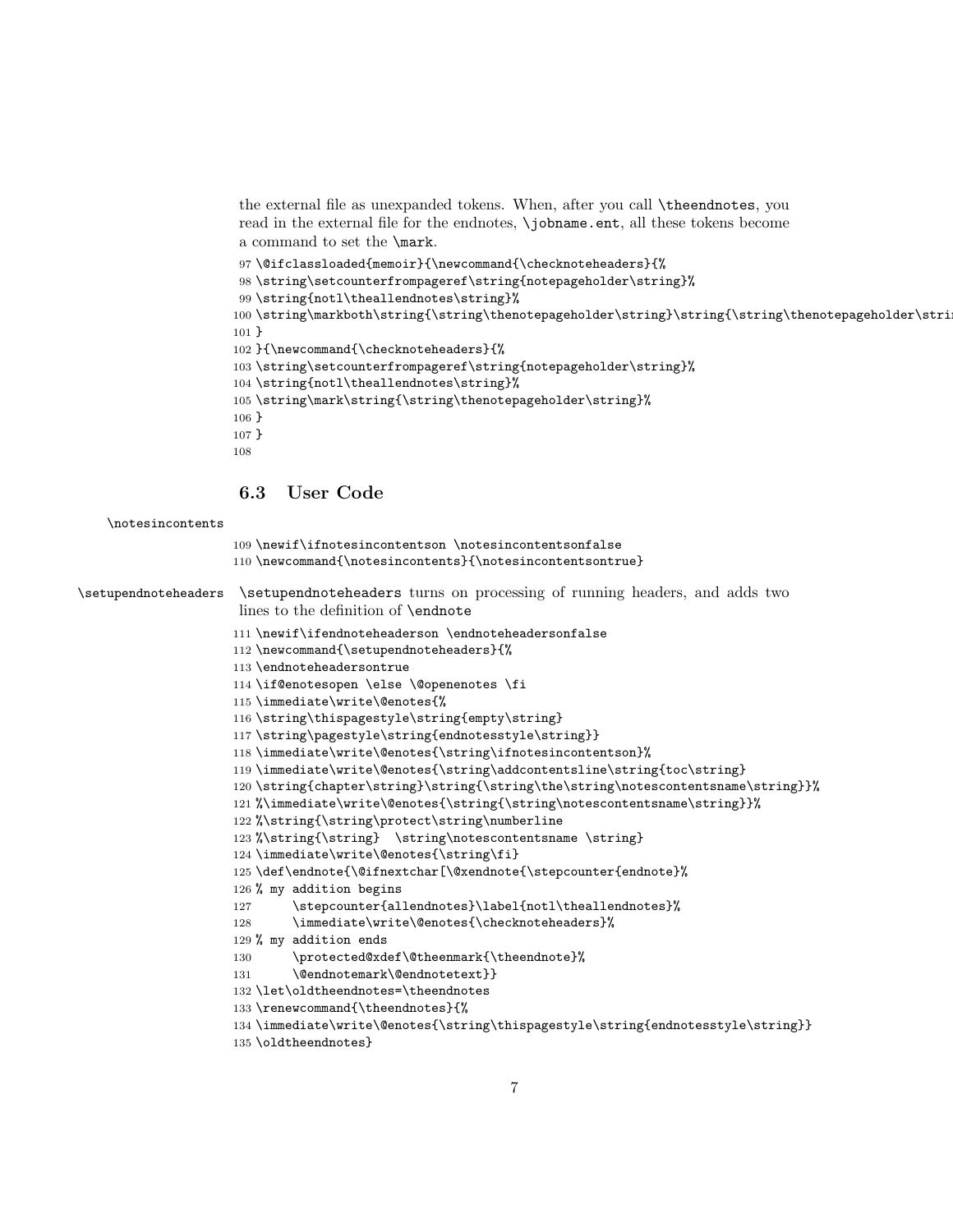```
\resetendnotes Tells the \chapter macro to reset the note counter and to put a line with the
                 chapter number in the endnotes.
                137 \def\strip#1>{}
                138 \newcommand{\literalendnote}[1]{\if@enotesopen \else
                139 \@openenotes\setupendnoteheaders \fi
                140 \begingroup
                141 \def\next{#1}%
                142 \newlinechar='40
                143 \immediate\write\@enotes{\expandafter\strip\meaning\next}%
                144 \endgroup%
                145 }
                146 \newif\iftitleinnotes \titleinnotestrue
                147 \newcommand{\styleforchapternotebegin}{%
                148 }
                149 \newcommand{\styleforchapternoteend}{%
                150 }
                151 \newcommand{\setstyleforchapternotebegin}[1]{%
                152 \renewcommand{\styleforchapternotebegin}{#1}}
                153 \newcommand{\setstyleforchapternoteend}[1]{%
                154 \renewcommand{\styleforchapternoteend}{#1}}%
                155 \setstyleforchapternotebegin{\begin{center}}
                156 \setstyleforchapternoteend{\end{center}}
                157 \newcommand{\resetendnotes}{%
                158 \label{chapter\thechapter}%
                159 \setcounter{endnote}{0}%
                160 \if@enotesopen \else \@openenotes \fi
                161 \immediate\write\@enotes{\string\begingroup}
                162 \immediate\write\@enotes{\string\goodbreak}
                163 \immediate\write\@enotes{\string\Needspace\string{5\string\baselineskip\string}}
                164 \immediate\write\@enotes{\string\styleforchapternotebegin}
                165 % \immediate\write\@enotes{\string\begin\string{center\string}}
                166 %\immediate\write\@enotes{\string{}
                167 \immediate\write\@enotes{\the\chapternoteslinename\string\ \thechapter\string~}
                168 \iftitleinnotes
                169 \immediate\write\@enotes{\string\titleref\string{chapter\thechapter\string}}
                170 \fi
                171 %\immediate\write\@enotes{\string}}
                172 \immediate\write\@enotes{\string\styleforchapternoteend}
                173 % \immediate\write\@enotes{\string\end\string{center\string}}
                174 \immediate\write\@enotes{\string\nopagebreak}
                175 \immediate\write\@enotes{\string\endgroup}
                176 }
\notesbychapter
```
% \newcommand{\notesbychapter}{%

```
178 % \appendtomacro{\chapter}{%
```
% \relax

}

```
180 % \resetendnotes}%
```